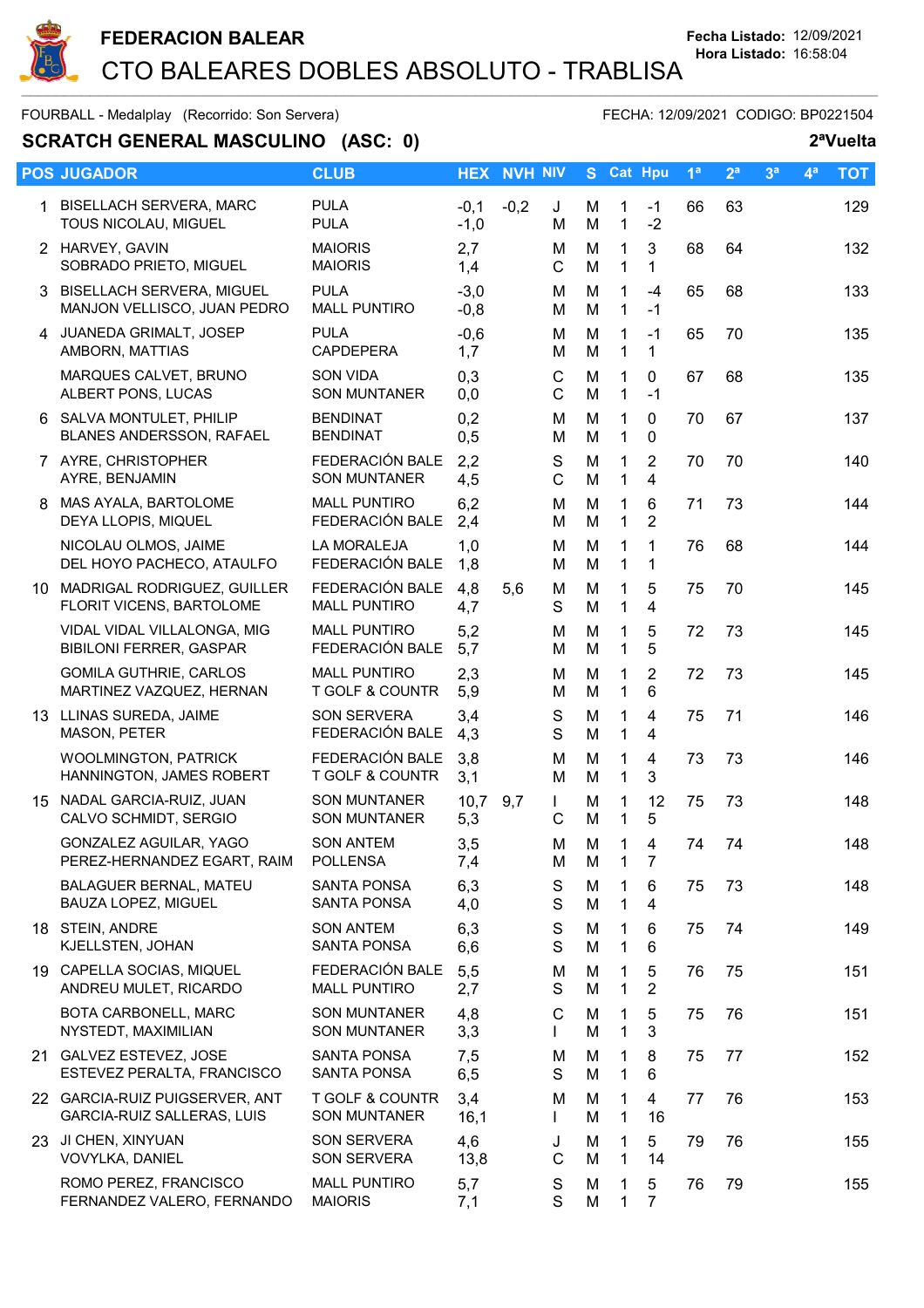

# **SCRATCH GENERAL MASCULINO (ASC: 0)** 2<sup>a</sup>Vuelta

| <b>POS JUGADOR</b>                                                   |                                            |              | <b>HEX NVH NIV</b> |                              |        | S Cat Hpu                    |                      | 1 <sup>a</sup> | 2 <sup>a</sup> | 3 <sup>a</sup> | 4 <sup>a</sup> | <b>TOT</b> |
|----------------------------------------------------------------------|--------------------------------------------|--------------|--------------------|------------------------------|--------|------------------------------|----------------------|----------------|----------------|----------------|----------------|------------|
|                                                                      | <b>CLUB</b>                                |              |                    |                              |        |                              |                      |                |                |                |                |            |
| 25 PIQUERAS ROYO, ESPARTACO<br>AZPILICUETA RODRIGUEZ-VALDE           | <b>POLLENSA</b><br><b>ALCANADA</b>         | 5,2<br>3,5   |                    | м<br>M                       | M<br>M | 1<br>$\mathbf{1}$            | 5<br>3               | 76             | 80             |                |                | 156        |
| 26 SUASI LLITERAS, JOAN<br>CALVIÑO LLINAS, MIQUEL ANGE               | FEDERACIÓN BALE<br><b>SON SERVERA</b>      | 6,7<br>18,6  |                    | M<br>м                       | M<br>M | 1<br>$\mathbf{1}$            | $\overline{7}$<br>19 | 76             | 81             |                |                | 157        |
| RIERA MUÑOZ, MIGUEL<br>TINTORE BELIL, ENRIQUE                        | <b>CANYAMEL</b><br>FEDERACIÓN BALE         | 7,9<br>10,7  |                    | S<br>S                       | M<br>M | 1<br>$\mathbf{1}$            | 8<br>11              | 79             | 78             |                |                | 157        |
| <b>COLET PALMER, ALEX</b><br>GONZALEZ REVERTE, ANTONIO               | <b>MAIORIS</b><br><b>BENDINAT</b>          | 5,3<br>6,1   |                    | M<br>S                       | M<br>M | 1<br>$\mathbf{1}$            | 5<br>6               | 76             | 81             |                |                | 157        |
| 29 MUÑOZ FERNANDEZ, CARLOS<br>GARRIDO MAYOL, ALEJANDRO               | FEDERACIÓN BALE<br>FEDERACIÓN BALE         | 7,6<br>5,3   |                    | S<br>M                       | M<br>M | 1<br>$\mathbf{1}$            | 8<br>5               | 82             | 77             |                |                | 159        |
| 30 OTEO VILALTA, IGNACIO<br>OTEO ITURMENDI, PATRICIO                 | <b>IBIZA</b><br>FEDERACIÓN BALE            | 6,4<br>17,7  |                    | C<br>S                       | M<br>M | $\mathbf{1}$<br>$\mathbf{1}$ | 6<br>18              | 82             | 81             |                |                | 163        |
| JAUME TOMAS, TOMEU<br>COLL BARCELO, MARC                             | <b>SON ANTEM</b><br><b>SON ANTEM</b>       | 11,3<br>7,4  |                    | M<br>M                       | M<br>M | 1<br>$\mathbf{1}$            | 12<br>$\overline{7}$ | 81             | 82             |                |                | 163        |
| 32 RIBAS VIDAL, JUAN FRANCISCO<br>MAÑEZ PLANELLS, ADRIA              | <b>IBIZA</b><br><b>IBIZA</b>               | 22,9<br>3,4  |                    | S<br>J                       | M<br>M | 1<br>$\mathbf{1}$            | 25<br>3              | 82             | 82             |                |                | 164        |
| GOMEZ HERNANDO, JUAN CARLOS<br>MARIN TORRALBA, JUAN MIGUEL           | <b>MAIORIS</b><br><b>MAIORIS</b>           | 7,4<br>10,7  |                    | S<br>M                       | M<br>M | 1<br>$\mathbf{1}$            | 8<br>11              | 79             | 85             |                |                | 164        |
| 34 TORNER MIR, IGNACIO<br>MIR BESTARD, GUILLERMO                     | <b>SON MUNTANER</b><br><b>POLLENSA</b>     | 6,9<br>11,7  |                    | C<br>M                       | M<br>M | 1<br>$\mathbf{1}$            | $\overline{7}$<br>12 | 78             | 88             |                |                | 166        |
| 35 ETXABE MERAYO, ENEKO<br>RIERA AMEZAGA, MIGUEL                     | <b>SON MUNTANER</b><br><b>SON MUNTANER</b> | 17,1<br>14,3 | 16,5               | $\mathbf{I}$<br>$\mathbf{I}$ | M<br>M | 1<br>$\mathbf{1}$            | 19<br>15             | 89             | 78             |                |                | 167        |
| 36 TORNER JOHANSSON, SACHA<br>TORNER MIR, GUILLERMO                  | <b>POLLENSA</b><br><b>SON MUNTANER</b>     | 8,3<br>19,5  | 7,9                | M<br>$\mathbf{I}$            | M<br>M | $\mathbf{1}$<br>$\mathbf{1}$ | 9<br>20              | 89             | 80             |                |                | 169        |
| PEDRO NAVARRO, VICENT<br>MARTINEZ CODINA, IGNACIO                    | <b>ANDRATX</b><br><b>SON MUNTANER</b>      | 10,5<br>10,8 |                    | A<br>C                       | M<br>M | 1<br>$\mathbf{1}$            | 11<br>11             | 86             | 83             |                |                | 169        |
| 38 RAMALLO TORRES, CAMILO<br>RAMALLO BONET, LUIS                     | FEDERACIÓN BALE<br><b>SON MUNTANER</b>     | 11,7<br>19,3 | 12,1               | м<br>A                       | M<br>M | 1<br>$\mathbf{1}$            | 13<br>20             | 86             | 84             |                |                | 170        |
| YILMAZ, ERTUGRUL ARTURO<br>GRAEFE, VOLKER                            | <b>ANDRATX</b><br><b>MALL PUNTIRO</b>      | 13,8<br>18,2 |                    | S<br>S                       | M<br>M | 1<br>$\mathbf{1}$            | 14<br>19             | 85             | 85             |                |                | 170        |
| 40 RODRIGUEZ FOLIN, JAIME<br>MUNTANER PERICAS, FRANCISCO             | <b>POLLENSA</b><br><b>POLLENSA</b>         | 12,1<br>20,4 |                    | M<br>S                       | M<br>М | 3 <sup>1</sup><br>4          | 13<br>21             | 85             | 86             |                |                | 171        |
| 41 DOMENGE PEREZ, LLUIS<br><b>BUIJS MARISCAL, MARIO</b>              | <b>PULA</b><br><b>AZULINE</b>              | 13,3<br>14,2 |                    | С<br>A                       | M<br>M | 3<br>3                       | 14<br>14             | 85             | 87             |                |                | 172        |
| 42 HARMS, TIM<br>WITTIG, MARTIN CHRISTOF                             | SON SERVERA<br>SON SERVERA                 | 8,1<br>14,0  |                    | M<br>S                       | M<br>M | 1<br>$\mathbf{1}$            | 8<br>14              | 87             | 86             |                |                | 173        |
| 43 BORRAS GUERRA, HUGO<br><b>BORRAS CHECA, ENRIQUE</b>               | <b>SON MUNTANER</b><br>FEDERACIÓN BALE     | 25,0<br>6,4  |                    | B<br>M                       | M<br>M | 4<br>$\overline{2}$          | 27<br>6              | 86             | 88             |                |                | 174        |
| 44 VALERO BESTARD, JAVIER<br>KUEHN, MARCO MATTHIAS                   | FEDERACIÓN BALE<br><b>SON MUNTANER</b>     | 16,4<br>26,0 |                    | м<br>M                       | M<br>M | 1<br>1                       | 18<br>27             | 81             | 96             |                |                | 177        |
| 45 VALLESPIR SANCHEZ, MONTSERR<br><b>GELABERT GENOVART, FRANCISC</b> | FEDERACIÓN BALE<br><b>MALL PUNTIRO</b>     | 14,9<br>22,0 |                    | M<br>м                       | M<br>M | 1<br>1                       | 16<br>23             | 93             | 85             |                |                | 178        |
| DOMINGUEZ PEREZ, JORGE<br>CAMPINS CRESPI, JUAN                       | <b>SON TERMENS</b><br>FEDERACIÓN BALE      | 13,4<br>20,0 |                    | м<br>м                       | M<br>M | 1<br>$\mathbf{1}$            | 14<br>21             | 92             | 86             |                |                | 178        |
| 47 LLANERAS BORDOY, SEBASTIAN<br>AMENGUAL OLIVER, JAIME              | <b>CAPDEPERA</b><br><b>CAPDEPERA</b>       | 13,1<br>12,9 |                    | м<br>S                       | M<br>M | 1<br>1                       | 14<br>13             | 89             | 90             |                |                | 179        |
| 48 MASON ROBLEDO, BRANDON<br>STOCHMAL, PATRYK                        | <b>SON SERVERA</b><br><b>SON SERVERA</b>   | 25,5<br>25,8 | 24,3               | A<br>B                       | M<br>M | 1<br>1                       | 28<br>27             | 96             | 86             |                |                | 182        |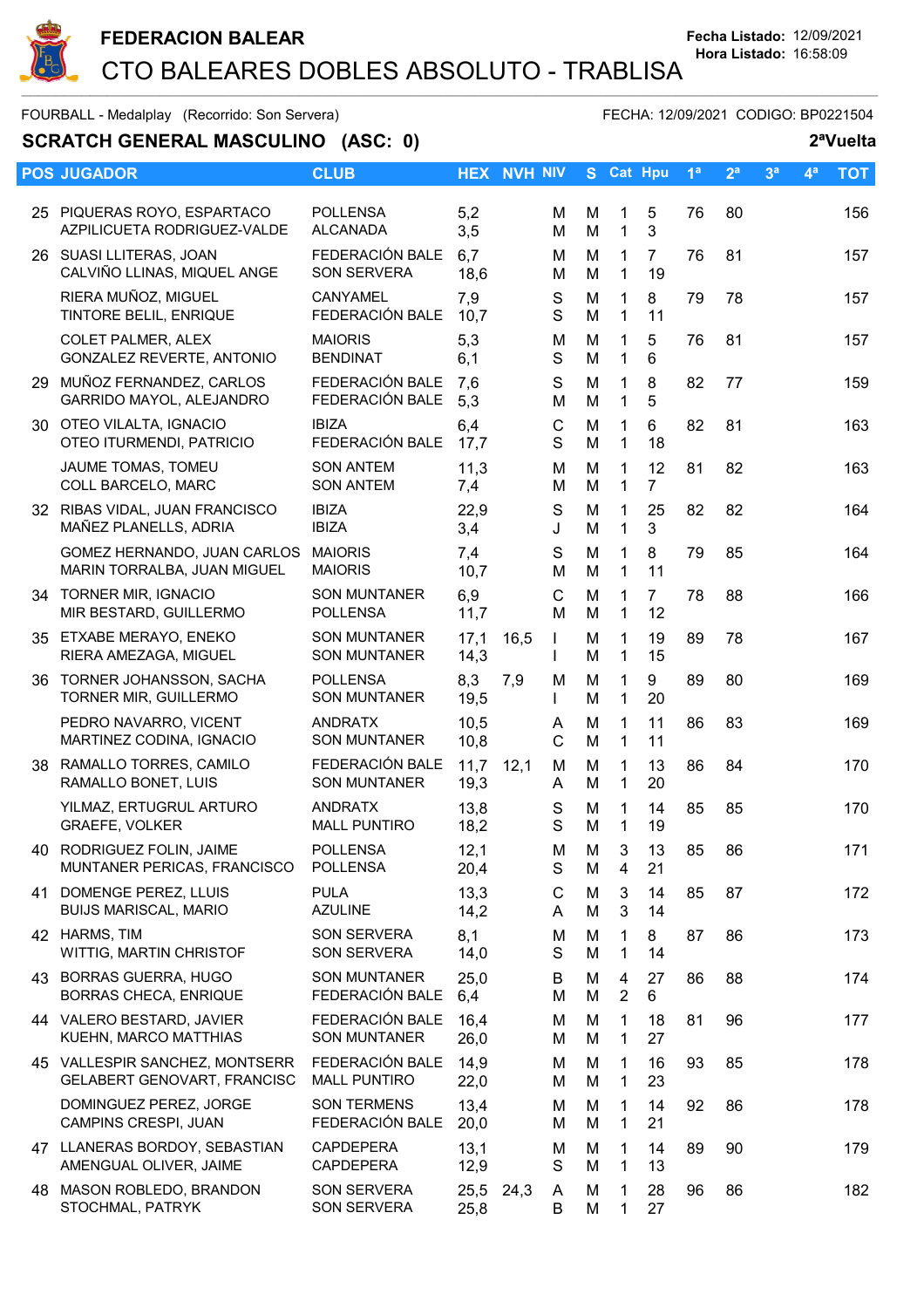

### **SCRATCH GENERAL MASCULINO (ASC: 0) 2ªVuelta**

|     | <b>POS JUGADOR</b>                                  | <b>CLUB</b>                              |              | <b>HEX NVH NIV</b> | S Cat Hpu                            | —1ª            | $-2^a$ |     | $-3a$ | $\mathbf{4}^{\mathsf{a}}$ | тот |
|-----|-----------------------------------------------------|------------------------------------------|--------------|--------------------|--------------------------------------|----------------|--------|-----|-------|---------------------------|-----|
| 49. | <b>MACKAY THOMSON, ROSS</b><br>SHEEHAN, DENNIS JOHN | <b>SON SERVERA</b><br><b>SON SERVERA</b> | 13.1<br>21.7 | S.<br>м<br>м<br>S. | $\overline{1}$<br>-22<br>$\mathbf 1$ | 94<br>14       |        | 92  |       |                           | 186 |
| 50  | RICHARD JUMBO, FABRIZIO<br>PADROS LANDA, ALVARO     | <b>MALL PUNTIRO</b><br><b>SON ANTEM</b>  | 18,8<br>25,5 | м<br>A<br>м<br>А   | 21<br>$\mathbf{1}$                   | 97<br>26       |        | 103 |       |                           | 200 |
|     | MARTÍ ESTELRICH, XISCO<br>MORANO TORRES, JORGE      | <b>POLLENSA</b><br><b>POLLENSA</b>       | 20,3<br>21.4 | м<br>м<br>М<br>м   |                                      | 23<br>94<br>22 |        | 106 |       |                           | 200 |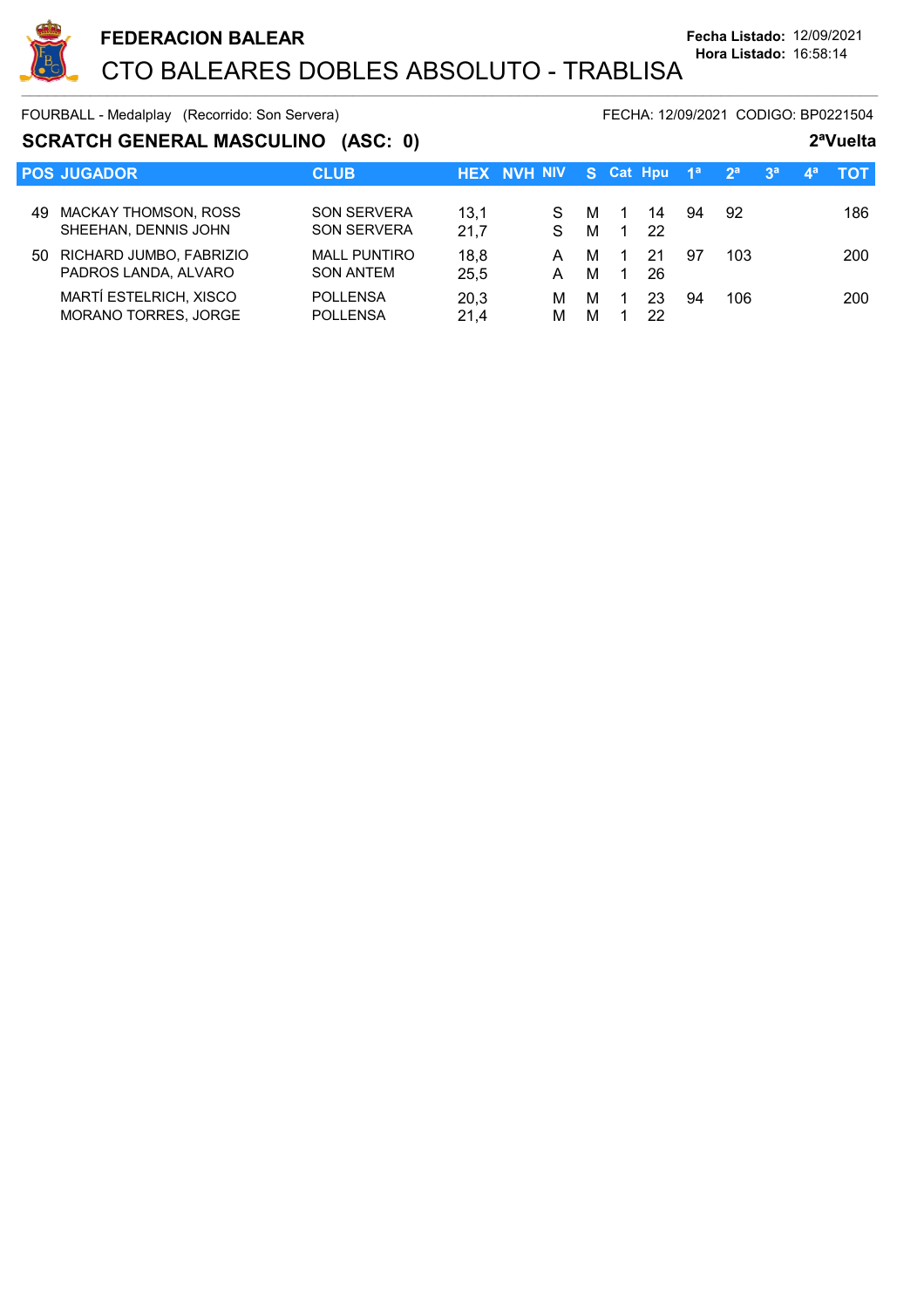

### **SCRATCH GENERAL FEMENINA** (ASC: 0) 2<sup>a</sup>Vuelta

|               | <b>POS JUGADOR</b>                                        | <b>CLUB</b>                            |              | <b>HEX NVH NIV</b> |        | S Cat Hpu      |          | 1 <sup>a</sup> | 2 <sup>a</sup> | 3 <sup>a</sup> | $\mathbf{A}^{\mathbf{a}}$ | тот |
|---------------|-----------------------------------------------------------|----------------------------------------|--------------|--------------------|--------|----------------|----------|----------------|----------------|----------------|---------------------------|-----|
|               | 1 FERNANDEZ ANSORENA, ANA<br>CUSI COSTA, M. EUGENIA       | <b>MALL PUNTIRO</b><br>FEDERACIÓN CATA | 5.2<br>8.1   | м<br>м             | E<br>F | $\overline{1}$ | 5<br>8   | 72             | -73            |                |                           | 145 |
| $\mathcal{P}$ | MODROK, DANIELA<br>SALAMANCA LOPEZ, SARA                  | FEDERACIÓN BALE<br><b>SON MUNTANER</b> | 2.4<br>7.6   | м<br>м             | E<br>E |                | 3<br>8   | 77             | 82             |                |                           | 159 |
|               | 3 AZPILICUETA VIDAL, PAULA<br>VIDAL BRITO DEL PINO, GABRI | <b>ALCANADA</b><br><b>ALCANADA</b>     | 13.6<br>15.1 | м                  | E<br>E |                | 14<br>15 | 85             | 82             |                |                           | 167 |
|               | 4 ALLEGUE TOGORES, EVA<br><b>VENTURA WARNCKE, MARIBEL</b> | <b>ALCANADA</b><br><b>POLLENSA</b>     | 19,6<br>26,0 | S.<br>S            | F<br>F |                | 21<br>26 | 94             | 100            |                |                           | 194 |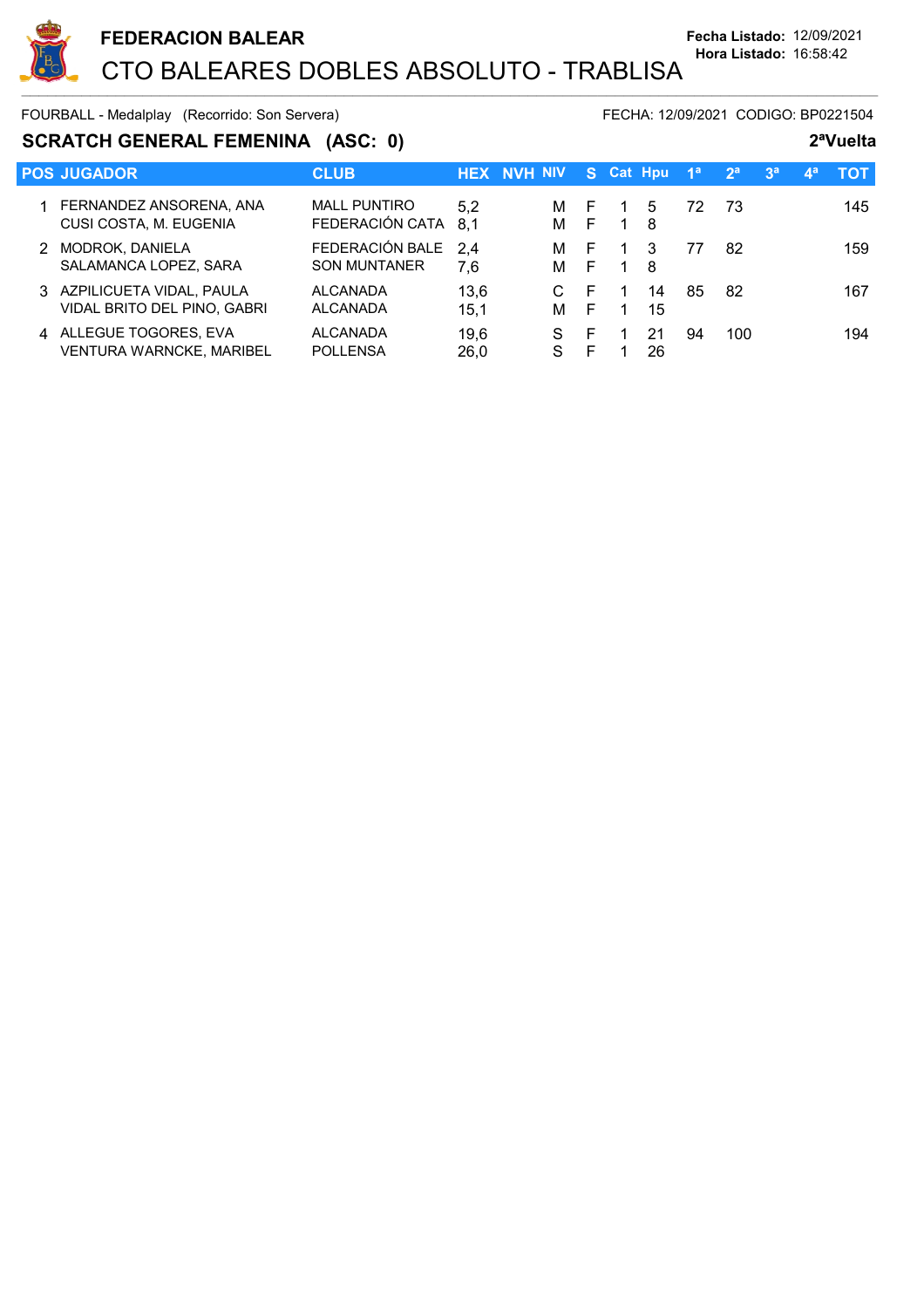

 $\sim$  . The contribution of the contribution of the contribution of the contribution of the contribution of the contribution of the contribution of the contribution of the contribution of the contribution of the contributi

FOURBALL - Medalplay (Recorrido: Son Servera) FECHA: 12/09/2021 CODIGO: BP0221504

# **SCRATCH 2ª CAT. MASCULINA** (ASC: 0) 2<sup>a</sup>Vuelta

|   | <b>POS JUGADOR</b>                                            | <b>CLUB</b>                                |              | <b>HEX NVH NIV</b> |                   |        |                             | S Cat Hpu            | 1 <sup>a</sup> | 2 <sup>a</sup> | 3 <sup>a</sup> | 4 <sup>a</sup> | <b>TOT</b> |
|---|---------------------------------------------------------------|--------------------------------------------|--------------|--------------------|-------------------|--------|-----------------------------|----------------------|----------------|----------------|----------------|----------------|------------|
|   | 1 SUASI LLITERAS, JOAN<br>CALVIÑO LLINAS, MIQUEL ANGE         | FEDERACIÓN BALE<br><b>SON SERVERA</b>      | 6,7<br>18,6  |                    | м<br>M            | M<br>M | 1<br>$\mathbf{1}$           | $\overline{7}$<br>19 | 76             | 81             |                |                | 157        |
|   | 2 OTEO VILALTA, IGNACIO<br>OTEO ITURMENDI, PATRICIO           | <b>IBIZA</b><br>FEDERACIÓN BALE            | 6,4<br>17,7  |                    | C<br>S            | M<br>M | 1<br>1                      | 6<br>18              | 82             | 81             |                |                | 163        |
| 3 | RIBAS VIDAL, JUAN FRANCISCO<br>MAÑEZ PLANELLS, ADRIA          | <b>IBIZA</b><br><b>IBIZA</b>               | 22,9<br>3,4  |                    | S<br>J            | M<br>M | 1<br>$\mathbf{1}$           | 25<br>3              | 82             | 82             |                |                | 164        |
|   | 4 ETXABE MERAYO, ENEKO<br>RIERA AMEZAGA, MIGUEL               | <b>SON MUNTANER</b><br><b>SON MUNTANER</b> | 17,1<br>14,3 | 16,5               | $\mathbf{I}$<br>T | M<br>M | 1<br>$\mathbf{1}$           | 19<br>15             | 89             | 78             |                |                | 167        |
| 5 | TORNER JOHANSSON, SACHA<br>TORNER MIR, GUILLERMO              | <b>POLLENSA</b><br><b>SON MUNTANER</b>     | 8,3<br>19,5  | 7,9                | M<br>L            | M<br>M | 1<br>$\mathbf{1}$           | 9<br>20              | 89             | 80             |                |                | 169        |
|   | PEDRO NAVARRO, VICENT<br>MARTINEZ CODINA, IGNACIO             | <b>ANDRATX</b><br><b>SON MUNTANER</b>      | 10,5<br>10,8 |                    | A<br>C            | M<br>M | $\mathbf{1}$<br>$\mathbf 1$ | 11<br>11             | 86             | 83             |                |                | 169        |
|   | 7 RAMALLO TORRES, CAMILO<br>RAMALLO BONET, LUIS               | FEDERACIÓN BALE<br><b>SON MUNTANER</b>     | 11,7<br>19,3 | 12,1               | м<br>A            | M<br>M | 1<br>1                      | 13<br>20             | 86             | 84             |                |                | 170        |
|   | YILMAZ, ERTUGRUL ARTURO<br><b>GRAEFE, VOLKER</b>              | <b>ANDRATX</b><br><b>MALL PUNTIRO</b>      | 13,8<br>18,2 |                    | $\mathbb S$<br>S  | M<br>M | 1<br>$\mathbf{1}$           | 14<br>19             | 85             | 85             |                |                | 170        |
| 9 | RODRIGUEZ FOLIN, JAIME<br>MUNTANER PERICAS, FRANCISCO         | <b>POLLENSA</b><br><b>POLLENSA</b>         | 12,1<br>20,4 |                    | M<br>S            | M<br>M | 3<br>$\overline{4}$         | 13<br>21             | 85             | 86             |                |                | 171        |
|   | 10 DOMENGE PEREZ, LLUIS<br><b>BUIJS MARISCAL, MARIO</b>       | <b>PULA</b><br><b>AZULINE</b>              | 13,3<br>14,2 |                    | C<br>A            | M<br>M | 3<br>$\mathbf{3}$           | 14<br>14             | 85             | 87             |                |                | 172        |
|   | 11 HARMS, TIM<br>WITTIG, MARTIN CHRISTOF                      | <b>SON SERVERA</b><br>SON SERVERA          | 8,1<br>14,0  |                    | M<br>S            | M<br>M | $\mathbf 1$<br>1            | 8<br>14              | 87             | 86             |                |                | 173        |
|   | 12 BORRAS GUERRA, HUGO<br>BORRAS CHECA, ENRIQUE               | <b>SON MUNTANER</b><br>FEDERACIÓN BALE     | 25,0<br>6,4  |                    | B<br>M            | M<br>M | 4<br>$\overline{2}$         | 27<br>6              | 86             | 88             |                |                | 174        |
|   | 13 VALERO BESTARD, JAVIER<br>KUEHN, MARCO MATTHIAS            | FEDERACIÓN BALE<br><b>SON MUNTANER</b>     | 16,4<br>26,0 |                    | м<br>M            | M<br>M | 1<br>1                      | 18<br>27             | 81             | 96             |                |                | 177        |
|   | 14 VALLESPIR SANCHEZ, MONTSERR<br>GELABERT GENOVART, FRANCISC | FEDERACIÓN BALE<br><b>MALL PUNTIRO</b>     | 14,9<br>22,0 |                    | м<br>м            | M<br>M | 1<br>$\mathbf{1}$           | 16<br>23             | 93             | 85             |                |                | 178        |
|   | DOMINGUEZ PEREZ, JORGE<br>CAMPINS CRESPI, JUAN                | <b>SON TERMENS</b><br>FEDERACIÓN BALE      | 13,4<br>20,0 |                    | M<br>м            | M<br>M | 1<br>1                      | 14<br>21             | 92             | 86             |                |                | 178        |
|   | 16 LLANERAS BORDOY, SEBASTIAN<br>AMENGUAL OLIVER, JAIME       | <b>CAPDEPERA</b><br>CAPDEPERA              | 13,1<br>12,9 |                    | M<br>S            | M<br>M | 1<br>1                      | 14<br>13             | 89             | 90             |                |                | 179        |
|   | 17 MASON ROBLEDO, BRANDON<br>STOCHMAL, PATRYK                 | <b>SON SERVERA</b><br><b>SON SERVERA</b>   | 25,5<br>25,8 | 24,3               | A<br>B            | M<br>M | 1<br>1                      | 28<br>27             | 96             | 86             |                |                | 182        |
|   | 18 MACKAY THOMSON, ROSS<br>SHEEHAN, DENNIS JOHN               | <b>SON SERVERA</b><br>SON SERVERA          | 13,1<br>21,7 |                    | S<br>S            | M<br>M | 1<br>1                      | 14<br>22             | 94             | 92             |                |                | 186        |
|   | 19 RICHARD JUMBO, FABRIZIO<br>PADROS LANDA, ALVARO            | <b>MALL PUNTIRO</b><br><b>SON ANTEM</b>    | 18,8<br>25,5 |                    | A<br>A            | M<br>M | 1<br>1                      | 21<br>26             | 97             | 103            |                |                | 200        |
|   | MARTÍ ESTELRICH, XISCO<br>MORANO TORRES, JORGE                | <b>POLLENSA</b><br><b>POLLENSA</b>         | 20,3<br>21,4 |                    | M<br>М            | M<br>M | 1<br>1                      | 23<br>22             | 94             | 106            |                |                | 200        |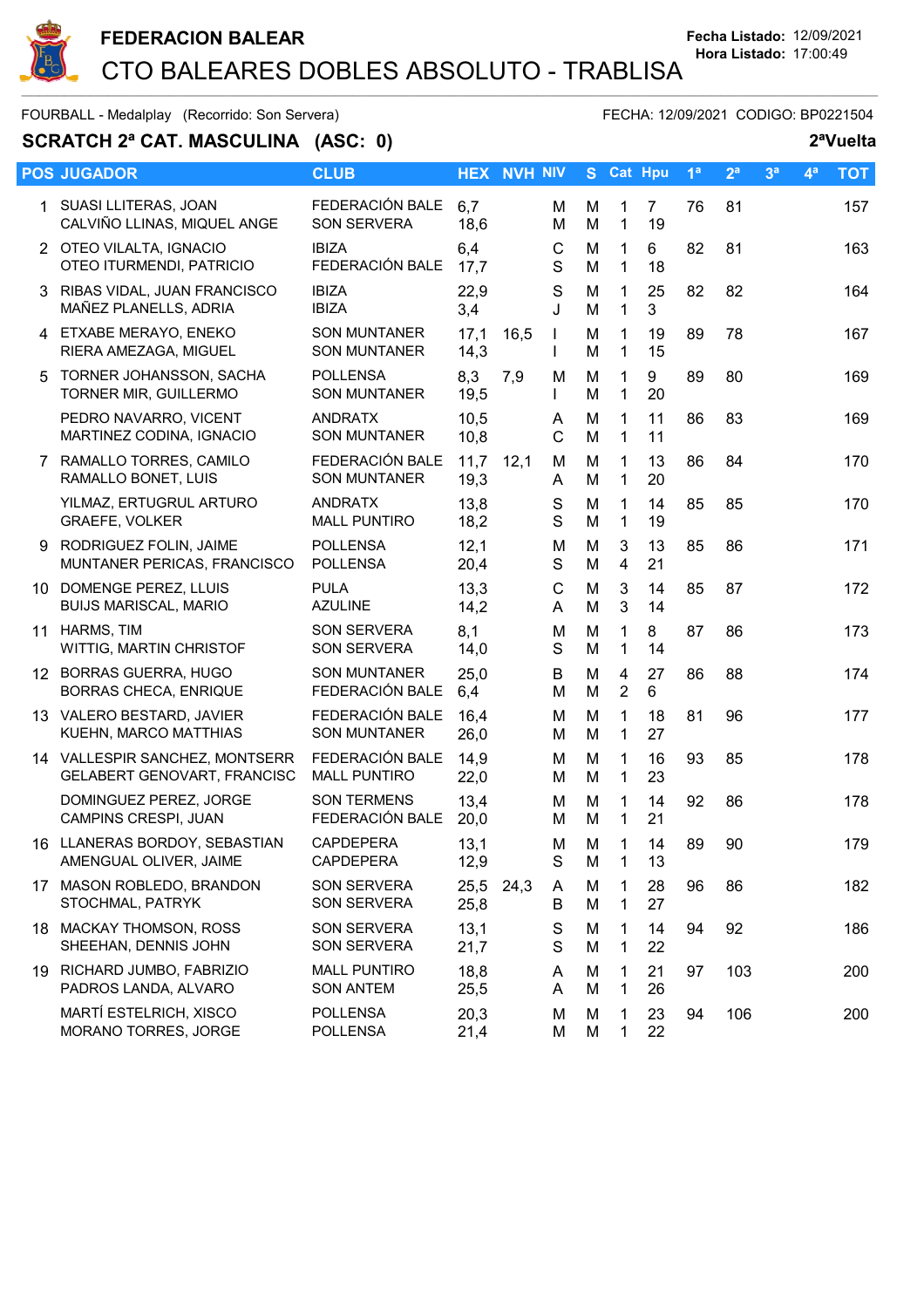

 $\sim$  . The contribution of the contribution of the contribution of the contribution of the contribution of the contribution of the contribution of the contribution of the contribution of the contribution of the contributi

FOURBALL - Medalplay (Recorrido: Son Servera) FECHA: 12/09/2021 CODIGO: BP0221504

| SCRATCH 2ª CAT. FEMENINA (ASC: 0) |                                                           |                             |              |                                                   |  |          |                |    |     |  | 2 <sup>a</sup> Vuelta |     |
|-----------------------------------|-----------------------------------------------------------|-----------------------------|--------------|---------------------------------------------------|--|----------|----------------|----|-----|--|-----------------------|-----|
|                                   | <b>POS JUGADOR</b>                                        | <b>CLUB</b>                 |              | HEX NVH NIV S Cat Hpu $1^a$ $2^a$ $3^a$ $4^a$ TOT |  |          |                |    |     |  |                       |     |
|                                   | AZPILICUETA VIDAL, PAULA<br>VIDAL BRITO DEL PINO, GABRI   | ALCANADA<br>ALCANADA        | 13.6<br>15.1 |                                                   |  | M F 1 15 | C F 1 14 85 82 |    |     |  |                       | 167 |
|                                   | 2 ALLEGUE TOGORES, EVA<br><b>VENTURA WARNCKE, MARIBEL</b> | ALCANADA<br><b>POLLENSA</b> | 19.6<br>26.0 | S F                                               |  | $S$ F 1  | 21<br>26       | 94 | 100 |  |                       | 194 |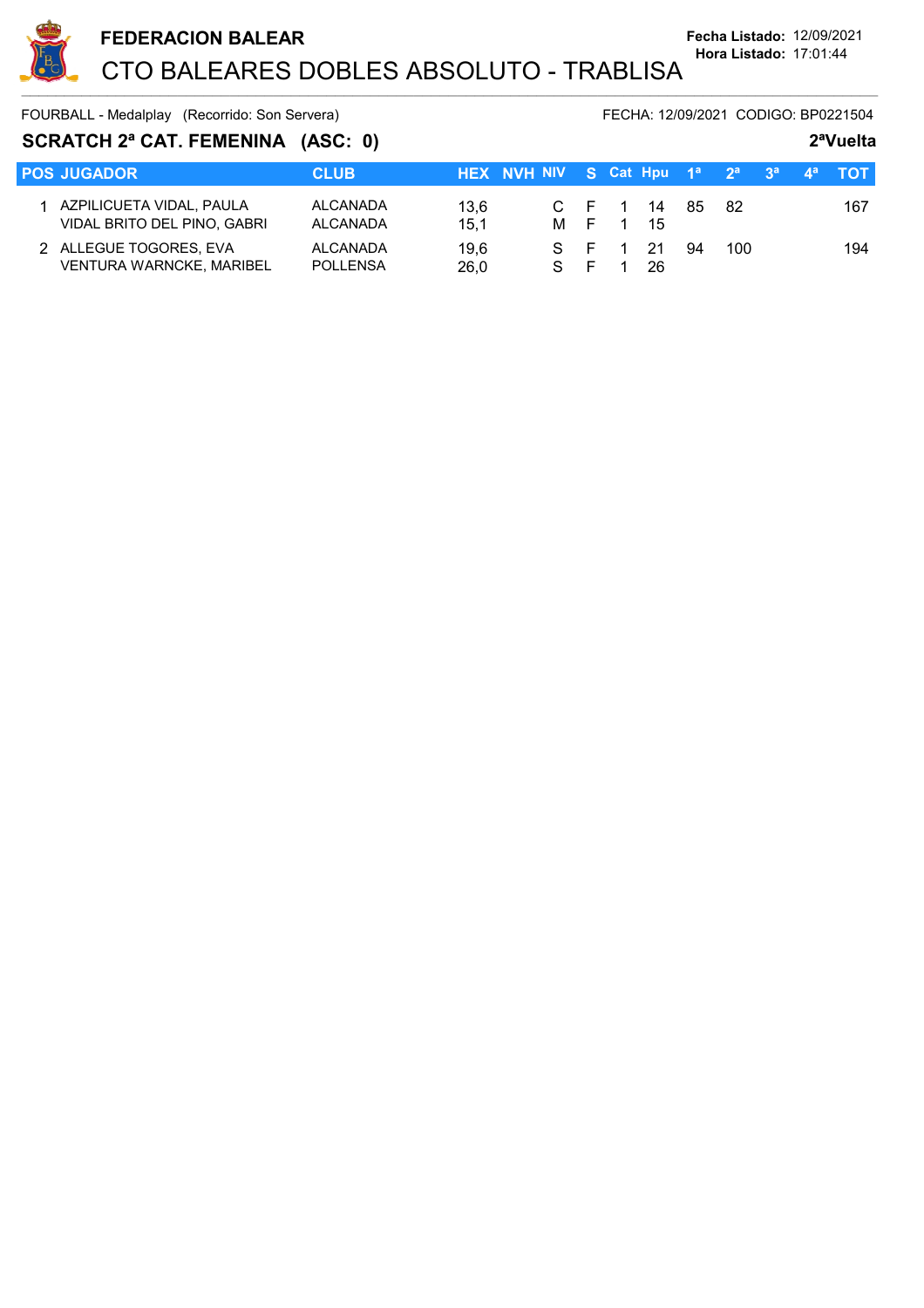

 $\sim$  . The contribution of the contribution of the contribution of the contribution of the contribution of the contribution of the contribution of the contribution of the contribution of the contribution of the contributi

#### FOURBALL - Medalplay (Recorrido: Son Servera) FECHA: 12/09/2021 CODIGO: BP0221504

## **HANDICAP GENERAL MASCULINA** (ASC: 0) 2<sup>a</sup>Vuelta

|    | <b>POS JUGADOR</b>                                               | <b>CLUB</b>                                       |                  | <b>HEX NVH NIV</b> |                              |        |                              | S Cat Hpu            | 1 <sup>a</sup> | 2 <sup>a</sup> | 3 <sup>a</sup> | 4 <sup>a</sup> | <b>TOT</b> |
|----|------------------------------------------------------------------|---------------------------------------------------|------------------|--------------------|------------------------------|--------|------------------------------|----------------------|----------------|----------------|----------------|----------------|------------|
|    | 1 VALERO BESTARD, JAVIER<br>KUEHN, MARCO MATTHIAS                | FEDERACIÓN BALE<br><b>SON MUNTANER</b>            | 16,4<br>26,0     |                    | M<br>M                       | М<br>M | $\mathbf{1}$<br>$\mathbf{1}$ | 18<br>27             | 56             | 68             |                |                | 124        |
|    | 2 MASON ROBLEDO, BRANDON<br>STOCHMAL, PATRYK                     | <b>SON SERVERA</b><br>SON SERVERA                 | 25,5<br>25,8     | 24,3               | A<br>B                       | M<br>M | $\mathbf{1}$<br>$\mathbf{1}$ | 28<br>27             | 69             | 58             |                |                | 127        |
|    | 3 HARVEY, GAVIN<br>SOBRADO PRIETO, MIGUEL                        | <b>MAIORIS</b><br><b>MAIORIS</b>                  | 2,7<br>1,4       |                    | M<br>$\mathsf{C}$            | M<br>M | 1<br>$\mathbf{1}$            | 3<br>1               | 67             | 62             |                |                | 129        |
|    | NADAL GARCIA-RUIZ, JUAN<br>CALVO SCHMIDT, SERGIO                 | <b>SON MUNTANER</b><br><b>SON MUNTANER</b>        | 10,7<br>5,3      | 9,7                | $\mathbf{L}$<br>C            | M<br>M | 1<br>$\mathbf{1}$            | 12<br>5              | 65             | 64             |                |                | 129        |
| 5. | <b>GARCIA-RUIZ PUIGSERVER, ANT</b><br>GARCIA-RUIZ SALLERAS, LUIS | <b>T GOLF &amp; COUNTR</b><br><b>SON MUNTANER</b> | 3,4<br>16,1      |                    | м<br>$\mathbf{L}$            | M<br>M | $\mathbf 1$<br>$\mathbf{1}$  | $\overline{4}$<br>16 | 66             | 64             |                |                | 130        |
|    | 6 SUASI LLITERAS, JOAN<br>CALVIÑO LLINAS, MIQUEL ANGE            | FEDERACIÓN BALE<br>SON SERVERA                    | 6,7<br>18,6      |                    | M<br>M                       | M<br>M | $\mathbf{1}$<br>$\mathbf{1}$ | $\overline{7}$<br>19 | 63             | 69             |                |                | 132        |
|    | ETXABE MERAYO, ENEKO<br>RIERA AMEZAGA, MIGUEL                    | <b>SON MUNTANER</b><br><b>SON MUNTANER</b>        | 17,1<br>14,3     | 16,5               | $\mathbf{I}$<br>$\mathbf{I}$ | M<br>M | 1<br>$\mathbf{1}$            | 19<br>15             | 73             | 59             |                |                | 132        |
|    | RAMALLO TORRES, CAMILO<br>RAMALLO BONET, LUIS                    | FEDERACIÓN BALE<br><b>SON MUNTANER</b>            | 11,7<br>19,3     | 12,1               | M<br>A                       | M<br>M | $\mathbf{1}$<br>$\mathbf{1}$ | 13<br>20             | 68             | 64             |                |                | 132        |
| 9  | <b>BISELLACH SERVERA, MARC</b><br>TOUS NICOLAU, MIGUEL           | <b>PULA</b><br><b>PULA</b>                        | $-0,1$<br>$-1,0$ | $-0,2$             | J<br>M                       | M<br>M | $\mathbf{1}$<br>$\mathbf{1}$ | $-1$<br>$-2$         | 68             | 65             |                |                | 133        |
|    | 10 JUANEDA GRIMALT, JOSEP<br>AMBORN, MATTIAS                     | <b>PULA</b><br><b>CAPDEPERA</b>                   | $-0,6$<br>1,7    |                    | M<br>M                       | M<br>M | 1<br>$\mathbf{1}$            | $-1$<br>$\mathbf{1}$ | 65             | 69             |                |                | 134        |
|    | AYRE, CHRISTOPHER<br>AYRE, BENJAMIN                              | FEDERACIÓN BALE<br><b>SON MUNTANER</b>            | 2,2<br>4,5       |                    | S<br>$\mathsf{C}$            | M<br>M | $\mathbf{1}$<br>$\mathbf{1}$ | $\overline{2}$<br>4  | 67             | 67             |                |                | 134        |
|    | 12 MAS AYALA, BARTOLOME<br>DEYA LLOPIS, MIQUEL                   | <b>MALL PUNTIRO</b><br>FEDERACIÓN BALE            | 6,2<br>2,4       |                    | M<br>м                       | M<br>M | 1<br>$\mathbf{1}$            | 6<br>$\overline{2}$  | 67             | 68             |                |                | 135        |
|    | MADRIGAL RODRIGUEZ, GUILLER<br>FLORIT VICENS, BARTOLOME          | FEDERACIÓN BALE<br><b>MALL PUNTIRO</b>            | 4,8<br>4,7       | 5,6                | м<br>S                       | M<br>M | $\mathbf 1$<br>$\mathbf{1}$  | 5<br>4               | 70             | 65             |                |                | 135        |
|    | VIDAL VIDAL VILLALONGA, MIG<br><b>BIBILONI FERRER, GASPAR</b>    | <b>MALL PUNTIRO</b><br>FEDERACIÓN BALE            | 5,2<br>5,7       |                    | M<br>M                       | M<br>M | 1<br>$\mathbf{1}$            | 5<br>5               | 67             | 68             |                |                | 135        |
|    | 15 MARQUES CALVET, BRUNO<br>ALBERT PONS, LUCAS                   | <b>SON VIDA</b><br><b>SON MUNTANER</b>            | 0,3<br>0,0       |                    | $\mathsf C$<br>C             | M<br>M | $\mathbf{1}$<br>$\mathbf{1}$ | $\mathbf 0$<br>$-1$  | 67             | 69             |                |                | 136        |
|    | JI CHEN, XINYUAN<br>VOVYLKA, DANIEL                              | <b>SON SERVERA</b><br>SON SERVERA                 | 4,6<br>13,8      |                    | J<br>C                       | M<br>M | 1<br>1                       | 5<br>14              | 69             | 67             |                |                | 136        |
|    | RODRIGUEZ FOLIN, JAIME<br>MUNTANER PERICAS, FRANCISCO            | <b>POLLENSA</b><br><b>POLLENSA</b>                | 12,1<br>20,4     |                    | М<br>S                       | М<br>M | 3<br>$\overline{4}$          | 13<br>21             | 68             | 68             |                |                | 136        |
|    | 18 SALVA MONTULET, PHILIP<br>BLANES ANDERSSON, RAFAEL            | <b>BENDINAT</b><br><b>BENDINAT</b>                | 0,2<br>0,5       |                    | м<br>M                       | M<br>M | 1<br>1                       | 0<br>0               | 70             | 67             |                |                | 137        |
|    | BALAGUER BERNAL, MATEU<br>BAUZA LOPEZ, MIGUEL                    | <b>SANTA PONSA</b><br><b>SANTA PONSA</b>          | 6,3<br>4,0       |                    | S<br>S                       | M<br>M | 1<br>$\mathbf{1}$            | 6<br>$\overline{4}$  | 69             | 68             |                |                | 137        |
|    | STEIN, ANDRE<br>KJELLSTEN, JOHAN                                 | <b>SON ANTEM</b><br>SANTA PONSA                   | 6,3<br>6,6       |                    | S<br>S                       | M<br>M | $\mathbf 1$<br>1             | 6<br>6               | 69             | 68             |                |                | 137        |
|    | RIERA MUÑOZ, MIGUEL<br>TINTORE BELIL, ENRIQUE                    | CANYAMEL<br>FEDERACIÓN BALE                       | 7,9<br>10,7      |                    | S<br>S                       | M<br>M | 1<br>$\mathbf{1}$            | 8<br>11              | 70             | 67             |                |                | 137        |
|    | 22 BISELLACH SERVERA, MIGUEL<br>MANJON VELLISCO, JUAN PEDRO      | <b>PULA</b><br><b>MALL PUNTIRO</b>                | $-3,0$<br>$-0,8$ |                    | M<br>м                       | M<br>M | 1<br>$\mathbf{1}$            | $-4$<br>$-1$         | 67             | 71             |                |                | 138        |
|    | <b>GOMILA GUTHRIE, CARLOS</b><br>MARTINEZ VAZQUEZ, HERNAN        | <b>MALL PUNTIRO</b><br>T GOLF & COUNTR            | 2,3<br>5,9       |                    | М<br>м                       | M<br>M | 1<br>$\mathbf{1}$            | $\overline{2}$<br>6  | 69             | 69             |                |                | 138        |
|    | GONZALEZ AGUILAR, YAGO<br>PEREZ-HERNANDEZ EGART, RAIM            | <b>SON ANTEM</b><br><b>POLLENSA</b>               | 3,5<br>7,4       |                    | M<br>Μ                       | M<br>M | 1<br>1                       | 4<br>$\overline{7}$  | 70             | 68             |                |                | 138        |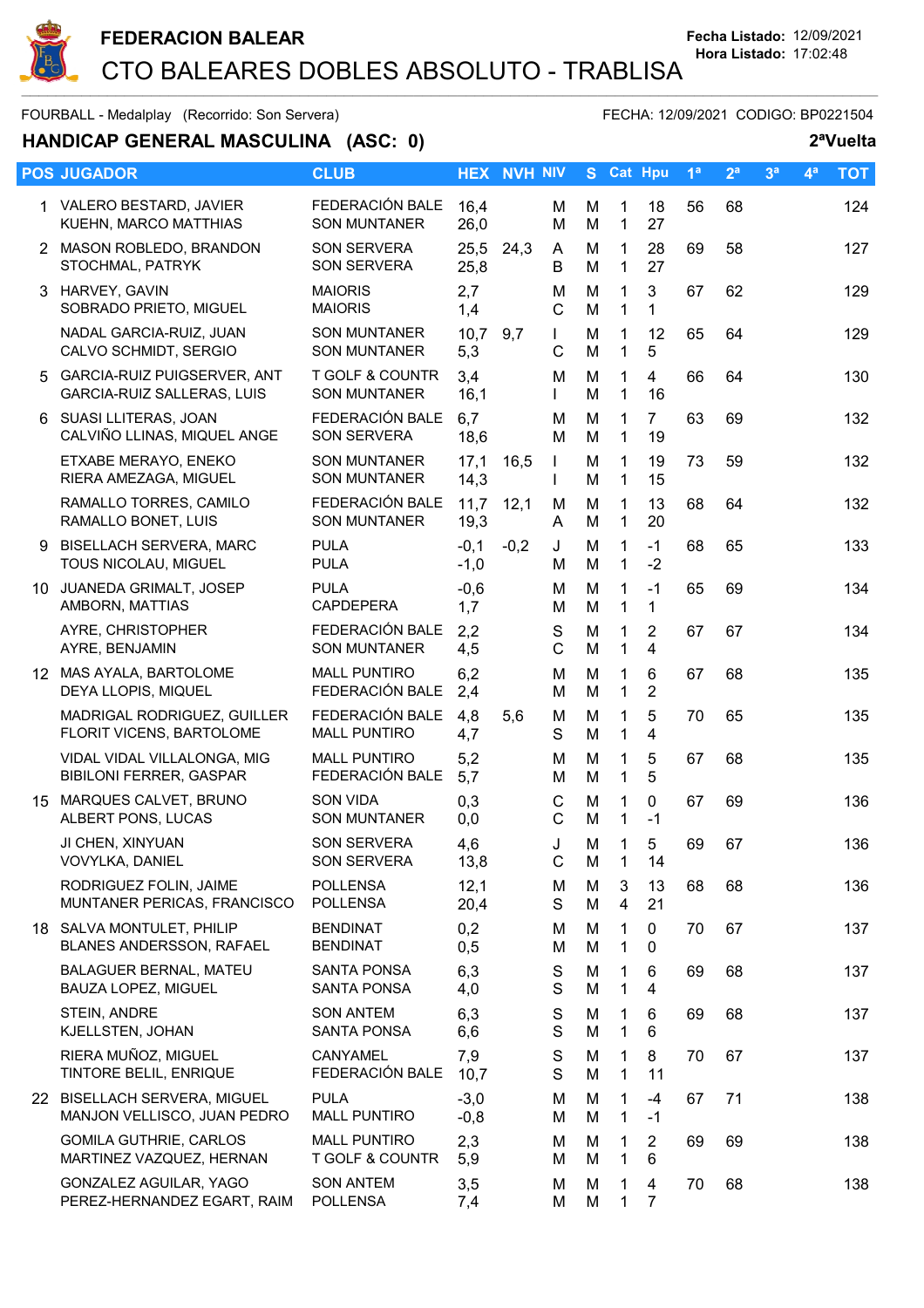

# **HANDICAP GENERAL MASCULINA** (ASC: 0) 2<sup>a</sup>Vuelta

| <b>POS JUGADOR</b>                                         | <b>CLUB</b>                              |              | <b>HEX NVH NIV</b> |                   | S.     |                     | <b>Cat Hpu</b>                   | 1 <sup>a</sup> | 2 <sup>a</sup> | 3 <sup>a</sup> | 4 <sup>a</sup> | <b>TOT</b> |
|------------------------------------------------------------|------------------------------------------|--------------|--------------------|-------------------|--------|---------------------|----------------------------------|----------------|----------------|----------------|----------------|------------|
| GALVEZ ESTEVEZ, JOSE<br>ESTEVEZ PERALTA, FRANCISCO         | <b>SANTA PONSA</b><br><b>SANTA PONSA</b> | 7,5<br>6,5   |                    | м<br>S            | м<br>M | 1<br>$\mathbf 1$    | 8<br>6                           | 68             | 70             |                |                | 138        |
| YILMAZ, ERTUGRUL ARTURO<br>GRAEFE, VOLKER                  | <b>ANDRATX</b><br><b>MALL PUNTIRO</b>    | 13,8<br>18,2 |                    | S<br>S            | M<br>M | 1<br>1              | 14<br>19                         | 70             | 68             |                |                | 138        |
| VALLESPIR SANCHEZ, MONTSERR<br>GELABERT GENOVART, FRANCISC | FEDERACIÓN BALE<br><b>MALL PUNTIRO</b>   | 14,9<br>22,0 |                    | M<br>м            | M<br>M | 1<br>$\mathbf 1$    | 16<br>23                         | 74             | 64             |                |                | 138        |
| 28 WOOLMINGTON, PATRICK<br>HANNINGTON, JAMES ROBERT        | FEDERACIÓN BALE<br>T GOLF & COUNTR       | 3,8<br>3,1   |                    | м<br>М            | M<br>M | 1<br>1              | $\overline{4}$<br>3              | 70             | 69             |                |                | 139        |
| LLINAS SUREDA, JAIME<br>MASON, PETER                       | <b>SON SERVERA</b><br>FEDERACIÓN BALE    | 3,4<br>4,3   |                    | S<br>S            | M<br>M | 1<br>$\mathbf{1}$   | $\overline{4}$<br>$\overline{4}$ | 72             | 67             |                |                | 139        |
| TORNER JOHANSSON, SACHA<br>TORNER MIR, GUILLERMO           | <b>POLLENSA</b><br><b>SON MUNTANER</b>   | 8,3<br>19,5  | 7,9                | M<br>L            | M<br>M | 1<br>$\mathbf 1$    | 9<br>20                          | 73             | 66             |                |                | 139        |
| 31 NICOLAU OLMOS, JAIME<br>DEL HOYO PACHECO, ATAULFO       | LA MORALEJA<br>FEDERACIÓN BALE           | 1,0<br>1,8   |                    | м<br>M            | M<br>M | 1<br>$\mathbf{1}$   | 1<br>1                           | 75             | 67             |                |                | 142        |
| 32 ROMO PEREZ, FRANCISCO<br>FERNANDEZ VALERO, FERNANDO     | <b>MALL PUNTIRO</b><br><b>MAIORIS</b>    | 5,7<br>7,1   |                    | S<br>S            | M<br>M | 1<br>1              | 5<br>$\overline{7}$              | 71             | 72             |                |                | 143        |
| JAUME TOMAS, TOMEU<br>COLL BARCELO, MARC                   | <b>SON ANTEM</b><br><b>SON ANTEM</b>     | 11,3<br>7,4  |                    | M<br>М            | M<br>M | 1<br>$\mathbf{1}$   | 12<br>$\overline{7}$             | 72             | 71             |                |                | 143        |
| 34 CAPELLA SOCIAS, MIQUEL<br>ANDREU MULET, RICARDO         | FEDERACIÓN BALE<br><b>MALL PUNTIRO</b>   | 5,5<br>2,7   |                    | M<br>S            | M<br>M | 1<br>1              | 5<br>$\overline{2}$              | 73             | 71             |                |                | 144        |
| BOTA CARBONELL, MARC<br>NYSTEDT, MAXIMILIAN                | <b>SON MUNTANER</b><br>SON MUNTANER      | 4,8<br>3,3   |                    | C<br>L            | M<br>M | 1<br>$\mathbf{1}$   | 5<br>3                           | 71             | 73             |                |                | 144        |
| GOMEZ HERNANDO, JUAN CARLOS<br>MARIN TORRALBA, JUAN MIGUEL | <b>MAIORIS</b><br><b>MAIORIS</b>         | 7,4<br>10,7  |                    | S<br>M            | M<br>M | 1<br>$\mathbf{1}$   | 8<br>11                          | 70             | 74             |                |                | 144        |
| OTEO VILALTA, IGNACIO<br>OTEO ITURMENDI, PATRICIO          | <b>IBIZA</b><br>FEDERACIÓN BALE          | 6,4<br>17,7  |                    | $\mathsf{C}$<br>S | M<br>M | 1<br>1              | 6<br>18                          | 72             | 72             |                |                | 144        |
| RIBAS VIDAL, JUAN FRANCISCO<br>MAÑEZ PLANELLS, ADRIA       | <b>IBIZA</b><br><b>IBIZA</b>             | 22,9<br>3,4  |                    | S<br>J            | M<br>M | 1<br>$\mathbf 1$    | 25<br>3                          | 75             | 69             |                |                | 144        |
| DOMENGE PEREZ, LLUIS<br><b>BUIJS MARISCAL, MARIO</b>       | <b>PULA</b><br><b>AZULINE</b>            | 13,3<br>14,2 |                    | $\mathsf{C}$<br>A | M<br>M | 3<br>$\mathbf{3}$   | 14<br>14                         | 71             | 73             |                |                | 144        |
| DOMINGUEZ PEREZ, JORGE<br>CAMPINS CRESPI, JUAN             | <b>SON TERMENS</b><br>FEDERACIÓN BALE    | 13,4<br>20,0 |                    | М<br>М            | м<br>M | 1<br>1              | 14<br>21                         | 74             | 70             |                |                | 144        |
| 41 TORNER MIR, IGNACIO<br>MIR BESTARD, GUILLERMO           | <b>SON MUNTANER</b><br>POLLENSA          | 6,9<br>11,7  |                    | C<br>м            | M<br>M | 1<br>1              | $\overline{7}$<br>12             | 67             | 78             |                |                | 145        |
| 42 PIQUERAS ROYO, ESPARTACO<br>AZPILICUETA RODRIGUEZ-VALDE | <b>POLLENSA</b><br>ALCANADA              | 5,2<br>3,5   |                    | м<br>м            | M<br>M | 1<br>1              | 5<br>$\mathfrak{S}$              | 71             | 75             |                |                | 146        |
| <b>COLET PALMER, ALEX</b><br>GONZALEZ REVERTE, ANTONIO     | <b>MAIORIS</b><br><b>BENDINAT</b>        | 5,3<br>6,1   |                    | M<br>S            | M<br>M | 1<br>1              | 5<br>6                           | 71             | 75             |                |                | 146        |
| 44 MUÑOZ FERNANDEZ, CARLOS<br>GARRIDO MAYOL, ALEJANDRO     | FEDERACIÓN BALE<br>FEDERACIÓN BALE       | 7,6<br>5,3   |                    | S<br>M            | M<br>M | 1<br>1              | 8<br>5                           | 76             | 71             |                |                | 147        |
| PEDRO NAVARRO, VICENT<br>MARTINEZ CODINA, IGNACIO          | <b>ANDRATX</b><br><b>SON MUNTANER</b>    | 10,5<br>10,8 |                    | A<br>$\mathsf{C}$ | M<br>M | 1<br>$\mathbf 1$    | 11<br>11                         | 75             | 72             |                |                | 147        |
| <b>BORRAS GUERRA, HUGO</b><br>BORRAS CHECA, ENRIQUE        | <b>SON MUNTANER</b><br>FEDERACIÓN BALE   | 25,0<br>6,4  |                    | B<br>м            | M<br>M | 4<br>$\overline{2}$ | 27<br>6                          | 70             | 77             |                |                | 147        |
| RICHARD JUMBO, FABRIZIO<br>PADROS LANDA, ALVARO            | <b>MALL PUNTIRO</b><br><b>SON ANTEM</b>  | 18,8<br>25,5 |                    | A<br>A            | M<br>M | 1<br>1              | 21<br>26                         | 72             | 75             |                |                | 147        |
| 48 LLANERAS BORDOY, SEBASTIAN<br>AMENGUAL OLIVER, JAIME    | CAPDEPERA<br>CAPDEPERA                   | 13,1<br>12,9 |                    | М<br>S            | M<br>M | 1<br>1              | 14<br>13                         | 76             | 76             |                |                | 152        |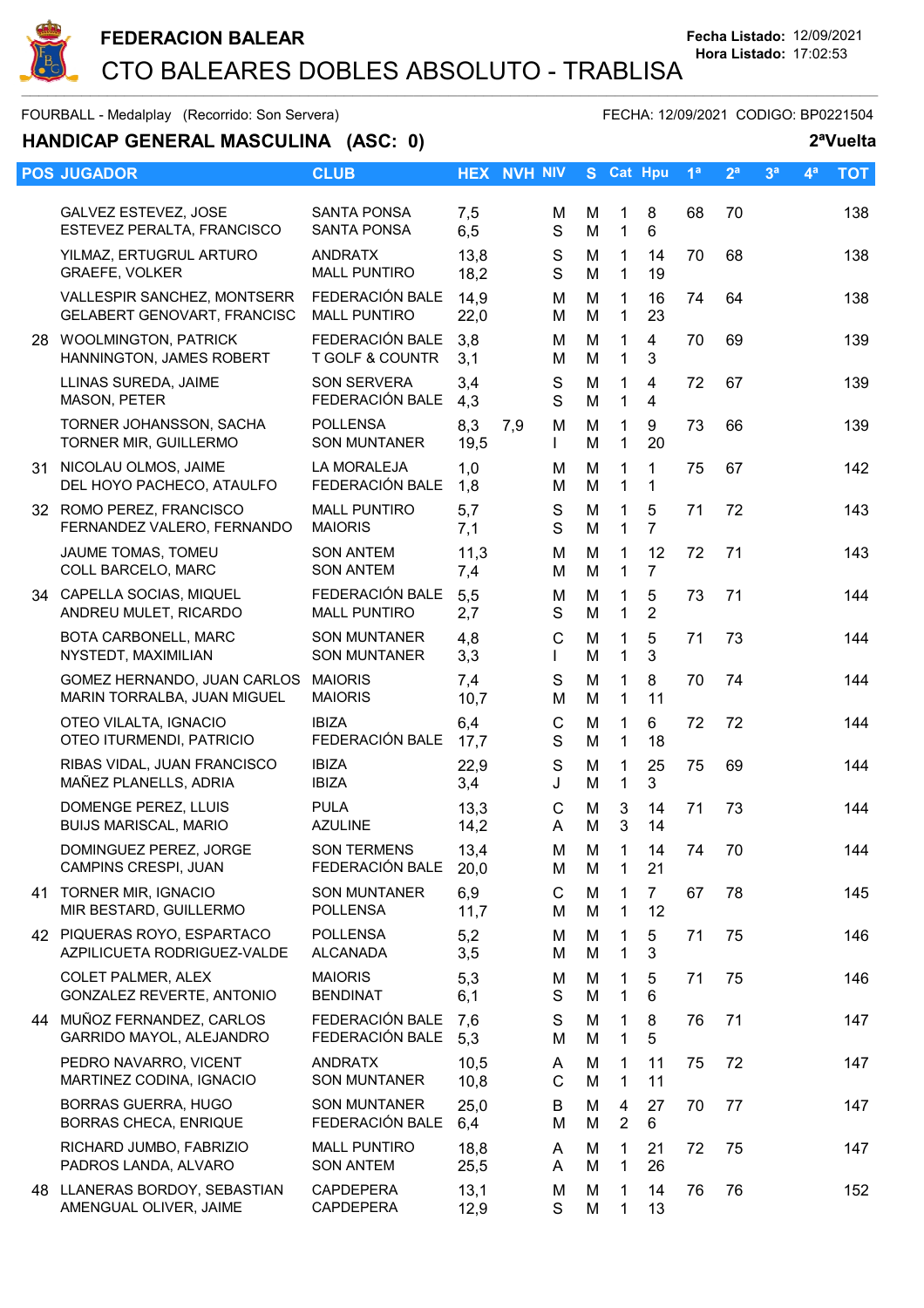

### **HANDICAP GENERAL MASCULINA (ASC: 0) 2ªVuelta**

|     | <b>POS JUGADOR</b>                                  | <b>CLUB</b>                              |              | <b>HEX NVH NIV S Cat Hpu</b> |        |                |          | — 1ª ∶ | 2 <sup>a</sup> | 3 <sup>a</sup> | $\mathbf{A}^{\mathbf{a}}$ | - тот- |
|-----|-----------------------------------------------------|------------------------------------------|--------------|------------------------------|--------|----------------|----------|--------|----------------|----------------|---------------------------|--------|
| 49. | HARMS, TIM<br>WITTIG, MARTIN CHRISTOF               | <b>SON SERVERA</b><br><b>SON SERVERA</b> | 8.1<br>14,0  | м<br>S.                      | M<br>м | $\sim$ 1<br>-1 | -8<br>14 | 78     | -75            |                |                           | 153    |
| 50  | <b>MACKAY THOMSON, ROSS</b><br>SHEEHAN, DENNIS JOHN | <b>SON SERVERA</b><br><b>SON SERVERA</b> | 13,1<br>21.7 | S.                           | м<br>м | $\mathbf{1}$   | 14<br>22 | 76     | -78            |                |                           | 154    |
| 51  | MARTÍ ESTELRICH, XISCO<br>MORANO TORRES, JORGE      | <b>POLLENSA</b><br><b>POLLENSA</b>       | 20.3<br>21.4 | м<br>М                       | м<br>м |                | 23<br>22 | 72     | 83             |                |                           | 155    |